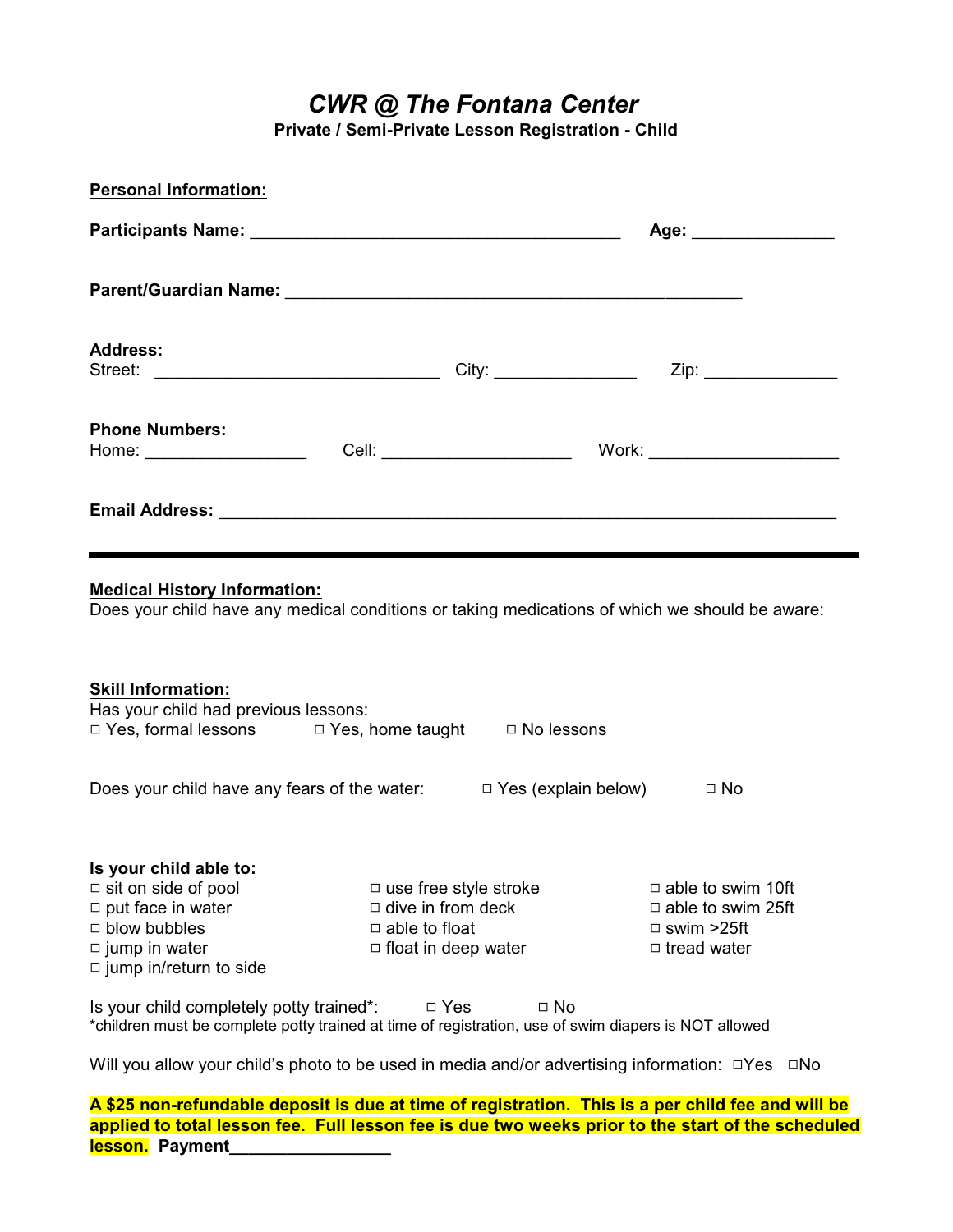## *CWR @ The Fontana Center* **Swim Lesson Rules & Regulations**

- 1. **NO OBSERVERS DURING LESSON TIME!** Parent should **wait outside of building or return in 40 to 45 minutes to pick up** child/children.
- **2. PARENT WILL BE ALLOWED TO WATCH LESSONS ON THE LAST DAY!** Video tape/pictures allowed on the last day. No unsupervised siblings on this day!
- 3. Lessons are in an enclosed pool, therefore, we will have lessons rain or shine. **We will NOT schedule make-up days unless swim instructor will not be present!**
- 4. **Lessons will be 45 minutes of instruction** time with 15minutes of "in-out time". Student should be prepared to be here for about one hour, but please be prepared to return to pick-up your child 45 minutes after the scheduled lesson time.
- 5. **ENTRANCE & EXIT WILL BE through the side glass patio doors (June August ONLY).**
- 6. Child should be escorted to the pool at the time of lessons. **DO NOT ENTER POOL AREA UNTIL DESIGNATED CLASS TIME!**
- 7. Parent **must** assist child with restroom visit prior to beginning of the lesson. **ALL** participants must be **COMPLETELY** potty trained!
- 8. **No Refunds for no shows, when you continue attendance your child's place in the class is assured.** If you will not be able to make your scheduled session we will attempt to schedule you in one of our other classes. If child misses due to illness (with doctors note), we will do our best to reschedule makeup classes at our convenience.
- 9. NO FOOD OR DRINKS (EXCEPT WATER) BROUGHT INTO POOL AREA!! Water only allowed in plastic containers. Please allow your child one hour prior to lessons to digest his/her food.
- 10. NO goggles or floatties are to be used for lessons.
- 11. Bring towel to dry off after lesson, dry shoes and cover-up to leave the area.
- 12. NO RUNNING ON POOL DECK!! NO horse playing or loud screaming before, during, or after lessons.
- 13. Be considerate of others using pool area, and respect and follow advice of swimming instructor.
- 14. Please notify the staff if you have any problems or concerns regarding the lessons, instructors, or the facility. THANK YOU!!

**Student's Name:** 

**Parent/Guardian Signature / Date:**

\_\_\_\_\_\_\_\_\_\_\_\_\_\_\_\_\_\_\_\_\_\_\_\_\_\_\_\_\_\_\_\_\_\_\_\_\_\_\_\_\_\_\_\_

**Parent/Guardian Name (please print):**

\_\_\_\_\_\_\_\_\_\_\_\_\_\_\_\_\_\_\_\_\_\_\_\_\_\_\_\_\_\_\_\_\_\_\_\_\_\_